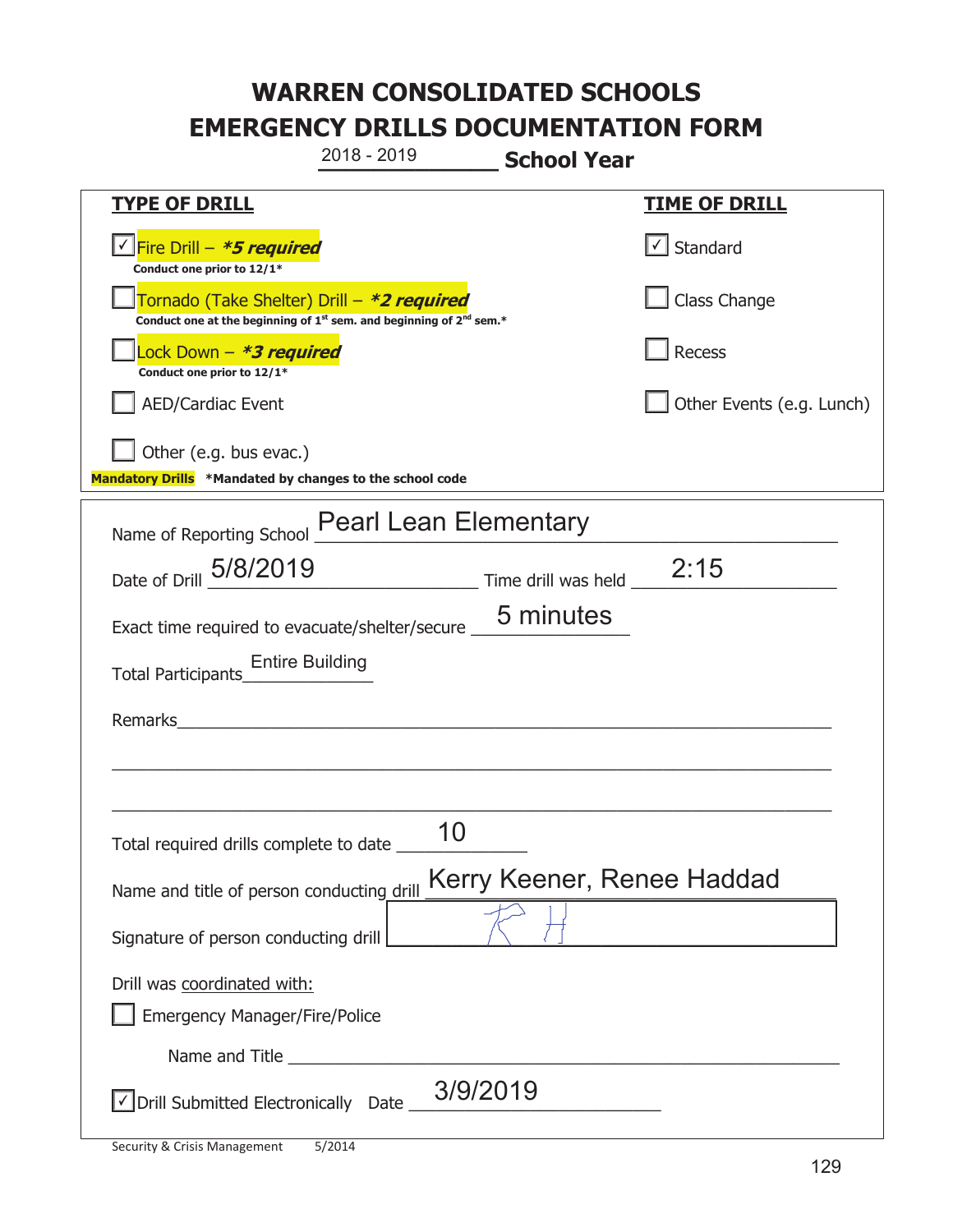|                                                                                                                                           | 2018-2019                                                                                                             | <b>School Year</b>                                |                           |
|-------------------------------------------------------------------------------------------------------------------------------------------|-----------------------------------------------------------------------------------------------------------------------|---------------------------------------------------|---------------------------|
| <u>TYPE OF DRILL</u>                                                                                                                      |                                                                                                                       |                                                   | <b>TIME OF DRILL</b>      |
| <u>√ Fire Drill – <i>*<b>5 required</b></i></u><br>Conduct one prior to 12/1*                                                             |                                                                                                                       |                                                   | $\cup$ Standard           |
| Tornado (Take Shelter) Drill – *2 required<br>Conduct one at the beginning of 1 <sup>st</sup> sem. and beginning of 2 <sup>nd</sup> sem.* |                                                                                                                       |                                                   | Class Change              |
| Lock Down - <b>*3 required</b><br>Conduct one prior to 12/1*                                                                              |                                                                                                                       |                                                   | Recess                    |
| <b>AED/Cardiac Event</b>                                                                                                                  |                                                                                                                       |                                                   | Other Events (e.g. Lunch) |
| Other (e.g. bus evac.)<br>Mandatory Drills *Mandated by changes to the school code                                                        |                                                                                                                       |                                                   |                           |
| Name of Reporting School _                                                                                                                | <b>Pearl Lean</b>                                                                                                     |                                                   |                           |
| 4/23/19<br>Date of Drill                                                                                                                  |                                                                                                                       | $\frac{1}{15}$ Time drill was held $\frac{1}{15}$ |                           |
| Exact time required to evacuate/shelter/secure _                                                                                          |                                                                                                                       | 5 minutes                                         |                           |
| <b>Entire Building</b><br>Total Participants                                                                                              |                                                                                                                       |                                                   |                           |
| Remarks                                                                                                                                   | <u> 1989 - Johann Harry Harry Harry Harry Harry Harry Harry Harry Harry Harry Harry Harry Harry Harry Harry Harry</u> |                                                   |                           |
|                                                                                                                                           |                                                                                                                       |                                                   |                           |
| Total required drills complete to date                                                                                                    | 9                                                                                                                     |                                                   |                           |
| Name and title of person conducting drill                                                                                                 |                                                                                                                       | Kerry Keener, Renee Haddad                        |                           |
| Signature of person conducting drill                                                                                                      |                                                                                                                       |                                                   |                           |
| Drill was coordinated with:<br><b>Emergency Manager/Fire/Police</b>                                                                       |                                                                                                                       |                                                   |                           |
|                                                                                                                                           |                                                                                                                       |                                                   |                           |
| √ Drill Submitted Electronically Date                                                                                                     | 4/23/19                                                                                                               |                                                   |                           |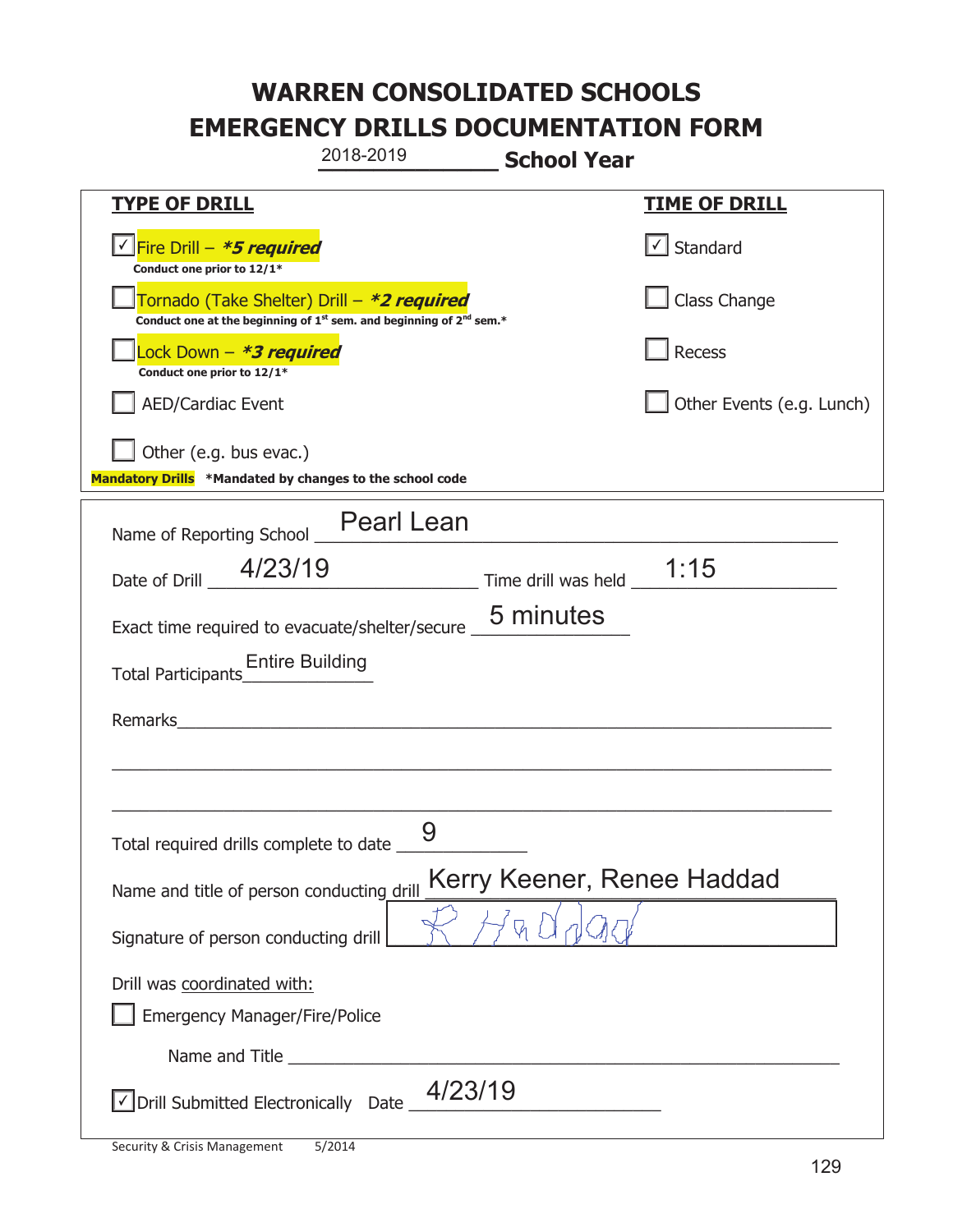**\_\_\_\_\_\_\_\_\_\_\_\_\_ School Year TYPE OF DRILL TIME OF DRILL**  侊Fire Drill – **\*5 required Conduct one prior to 12/1\***   $\boxed{\checkmark}$  Standard 侊Tornado (Take Shelter) Drill – **\*2 required** ✔ **Conduct one at the beginning of 1<sup>st</sup> sem. and beginning of 2<sup>nd</sup> sem.\*** Class Change 侊Lock Down – **\*3 required Conduct one prior to 12/1\* Recess** AED/Cardiac Event **AED/Cardiac Event Network Network Network Network Network Network Network Network Network Network Network Network Network Network Network Network Network Network Net**  $\Box$  Other (e.g. bus evac.) **Mandatory Drills \*Mandated by changes to the school code**  Name of Reporting School Pearl Lean Date of Drill  $\frac{3-5-19}{\sqrt{2}}$  Time drill was held  $\frac{1:10 \text{ PM}}{\sqrt{2}}$ Exact time required to evacuate/shelter/secure  $\overline{\phantom{a}}$  6 minutes Total Participants\_\_\_\_\_\_\_\_\_\_\_\_\_\_ Entire building Remarks  $\_$  , and the set of the set of the set of the set of the set of the set of the set of the set of the set of the set of the set of the set of the set of the set of the set of the set of the set of the set of the set of th \_\_\_\_\_\_\_\_\_\_\_\_\_\_\_\_\_\_\_\_\_\_\_\_\_\_\_\_\_\_\_\_\_\_\_\_\_\_\_\_\_\_\_\_\_\_\_\_\_\_\_\_\_\_\_\_\_\_\_\_\_\_\_\_\_\_\_\_\_\_\_\_\_\_\_\_\_ Total required drills complete to date \_\_\_\_\_\_\_\_\_\_\_\_\_\_ Name and title of person conducting drill Kerry Keener, Renee Haddad Signature of person conducting drill  $\vert$ Drill was coordinated with: ܆ Emergency Manager/Fire/Police Name and Title **Example 20**  $\sqrt{\frac{1}{2}}$  Drill Submitted Electronically Date  $\frac{3 - 5 - 19}{\sqrt{3 - 3 - 19}}$ 2018 - 2019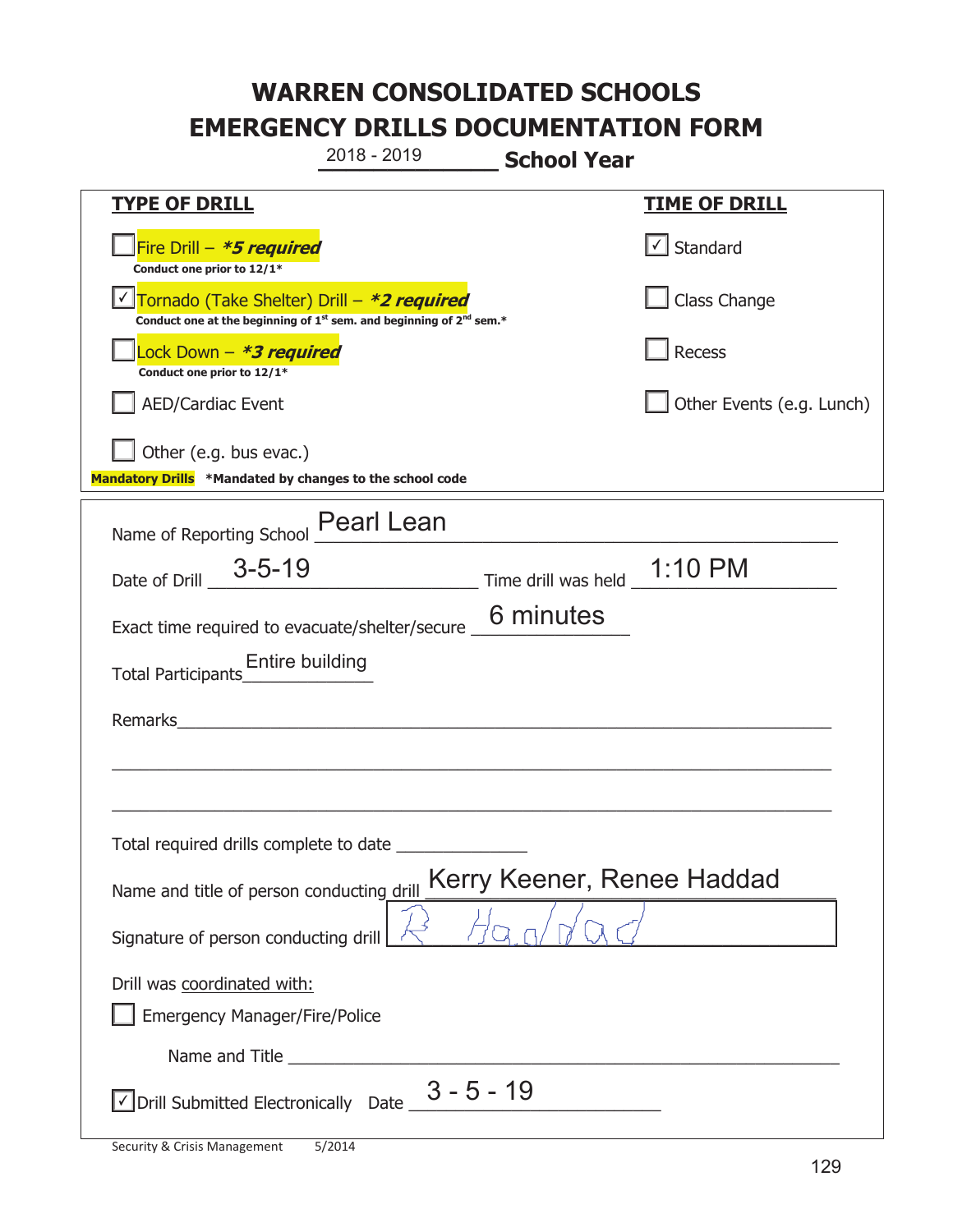|                                                                                                                                           | 2018-2019                                                                                                        | <b>School Year</b>          |                           |
|-------------------------------------------------------------------------------------------------------------------------------------------|------------------------------------------------------------------------------------------------------------------|-----------------------------|---------------------------|
| <b>TYPE OF DRILL</b>                                                                                                                      |                                                                                                                  |                             | <u>TIME OF DRILL</u>      |
| Fire Drill - *5 required<br>Conduct one prior to 12/1*                                                                                    |                                                                                                                  |                             | Standard                  |
| Tornado (Take Shelter) Drill – *2 required<br>Conduct one at the beginning of 1 <sup>st</sup> sem. and beginning of 2 <sup>nd</sup> sem.* |                                                                                                                  |                             | Class Change              |
| Lock Down - *3 required<br>Conduct one prior to 12/1*                                                                                     |                                                                                                                  |                             | Recess                    |
| <b>AED/Cardiac Event</b>                                                                                                                  |                                                                                                                  |                             | Other Events (e.g. Lunch) |
| Other (e.g. bus evac.)<br>Mandatory Drills *Mandated by changes to the school code                                                        |                                                                                                                  |                             |                           |
| Name of Reporting School _ Pearl Lean                                                                                                     |                                                                                                                  |                             |                           |
| 2/8/2019<br>Date of Drill                                                                                                                 |                                                                                                                  | Time drill was held 2:25 PM |                           |
| Exact time required to evacuate/shelter/secure _                                                                                          |                                                                                                                  | 5 minutes                   |                           |
| <b>Entire Building</b><br><b>Total Participants</b>                                                                                       |                                                                                                                  |                             |                           |
| Remarks                                                                                                                                   | and the company of the company of the company of the company of the company of the company of the company of the |                             |                           |
|                                                                                                                                           |                                                                                                                  |                             |                           |
| Total required drills complete to date _                                                                                                  |                                                                                                                  |                             |                           |
| Name and title of person conducting drill                                                                                                 |                                                                                                                  | Kerry Keener, Renee Haddad  |                           |
| Signature of person conducting drill                                                                                                      |                                                                                                                  |                             |                           |
| Drill was coordinated with:<br><b>Emergency Manager/Fire/Police</b>                                                                       |                                                                                                                  |                             |                           |
|                                                                                                                                           |                                                                                                                  |                             |                           |
| Drill Submitted Electronically Date                                                                                                       |                                                                                                                  | 2/8/2019                    |                           |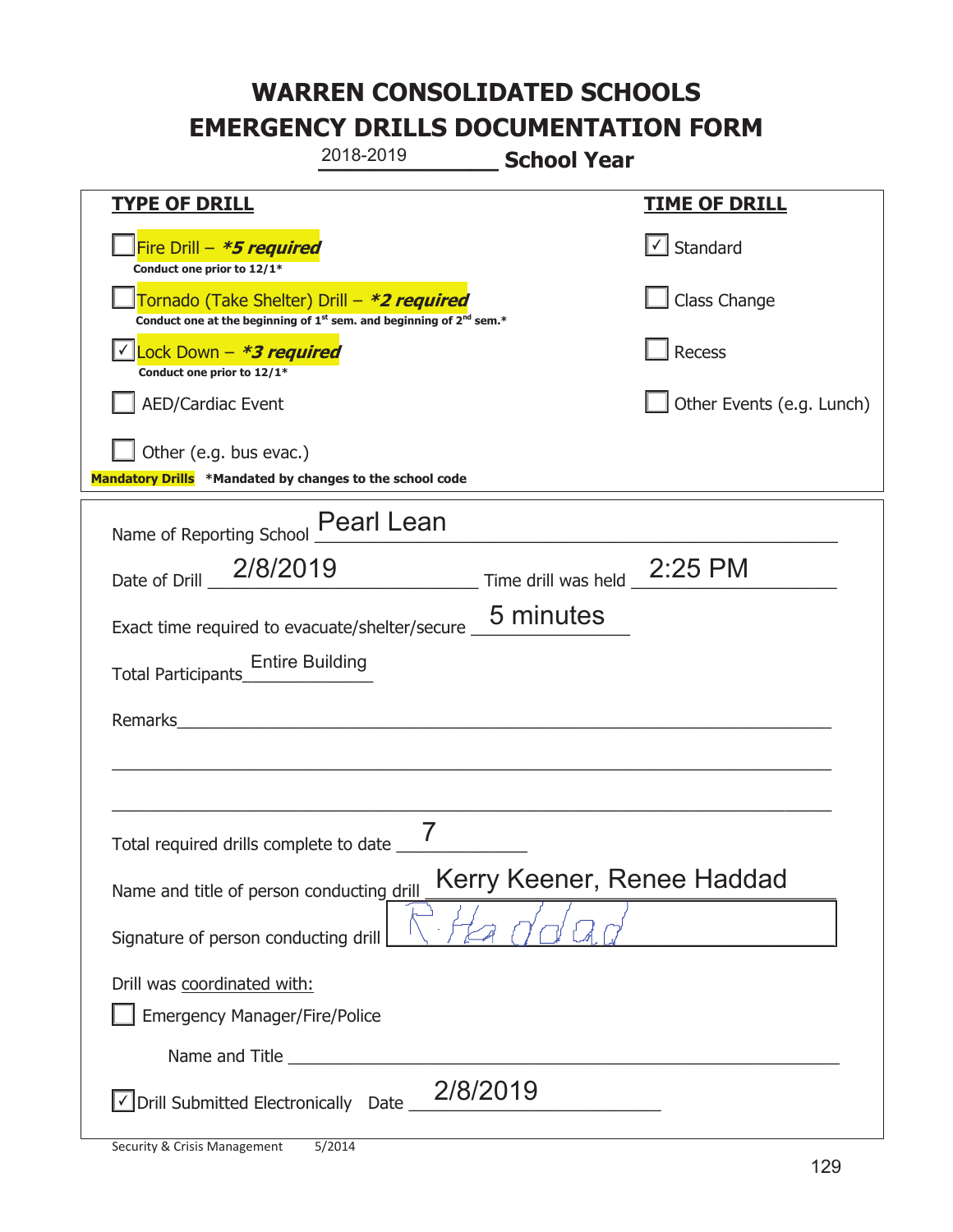**\_\_\_\_\_\_\_\_\_\_\_\_\_ School Year** 

| <b>TYPE OF DRILL</b>                                                                                                        | <u>TIME OF DRILL</u>      |  |
|-----------------------------------------------------------------------------------------------------------------------------|---------------------------|--|
| Fire Drill - *5 required<br>Conduct one prior to 12/1*                                                                      | √ Standard                |  |
| Tornado (Take Shelter) Drill – *2 required<br>Conduct one at the beginning of $1^{st}$ sem. and beginning of $2^{nd}$ sem.* | Class Change              |  |
| Lock Down – <b>*<i>3 required</i></b><br>Conduct one prior to 12/1*                                                         | <b>Recess</b>             |  |
| <b>AED/Cardiac Event</b>                                                                                                    | Other Events (e.g. Lunch) |  |
| Other (e.g. bus evac.)<br>Mandatory Drills *Mandated by changes to the school code                                          |                           |  |
| <b>Pearl Lean Elementary</b><br>Name of Reporting School                                                                    |                           |  |
| Date of Drill 01/09/2019<br>$\frac{10.45 \text{ AM}}{10.45 \text{ AM}}$                                                     |                           |  |
| Exact time required to evacuate/shelter/secure $\frac{4 \text{ mins}}{4}$ .                                                 |                           |  |
| Total Participants <sub>_0</sub> 565+                                                                                       |                           |  |
| Our first tornado drill of the year went well.<br>Remarks                                                                   |                           |  |
|                                                                                                                             |                           |  |
|                                                                                                                             |                           |  |
| 6/10<br>Total required drills complete to date                                                                              |                           |  |
| Kerry Keener, Principal<br>Name and title of person conducting drill                                                        |                           |  |
| Signature of person conducting drill                                                                                        |                           |  |
| Drill was coordinated with:                                                                                                 |                           |  |
| <b>Emergency Manager/Fire/Police</b>                                                                                        |                           |  |
| Name and Title                                                                                                              |                           |  |
| 01/09/2019<br>√ Drill Submitted Electronically Date                                                                         |                           |  |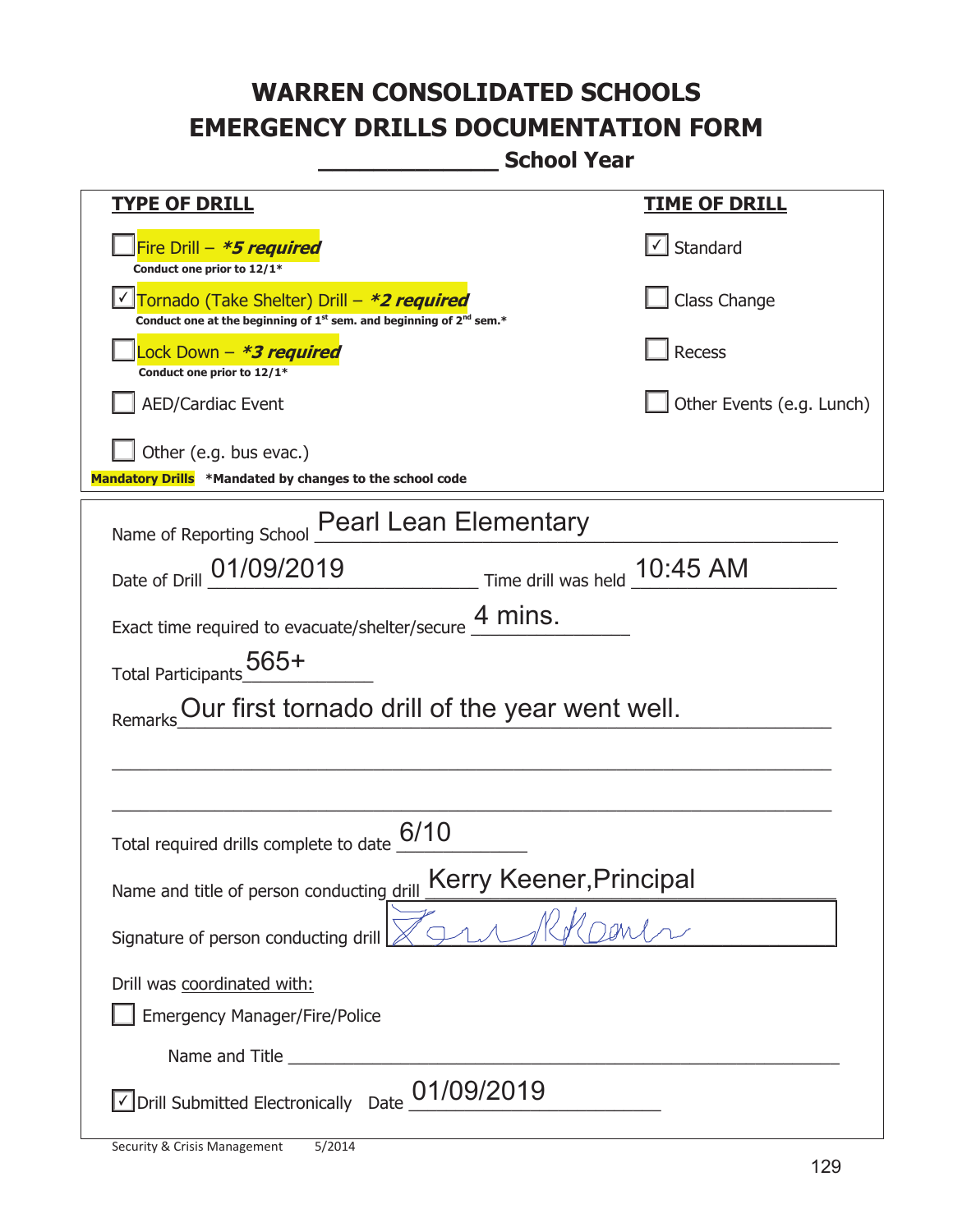|                                                                                                                       | 2018-2019                                                  | <b>School Year</b>         |                           |
|-----------------------------------------------------------------------------------------------------------------------|------------------------------------------------------------|----------------------------|---------------------------|
| <b>TYPE OF DRILL</b>                                                                                                  |                                                            |                            | <b>TIME OF DRILL</b>      |
| Fire Drill – <i>*<b>5 required</b></i><br>Conduct one prior to 12/1*                                                  |                                                            |                            | $\cup$ Standard           |
| Tornado (Take Shelter) Drill – *2 required<br>Conduct one at the beginning of $1st$ sem. and beginning of $2nd$ sem.* |                                                            |                            | Class Change              |
| Lock Down - *3 required<br>Conduct one prior to 12/1*                                                                 |                                                            |                            | Recess                    |
| <b>AED/Cardiac Event</b>                                                                                              |                                                            |                            | Other Events (e.g. Lunch) |
| Other (e.g. bus evac.)<br>Mandatory Drills *Mandated by changes to the school code                                    |                                                            |                            |                           |
| Name of Reporting School                                                                                              | <b>Pearl Lean Elementary</b>                               |                            |                           |
| Date of Drill _ 11/29/18                                                                                              |                                                            | Time drill was held        | 9:30                      |
| Exact time required to evacuate/shelter/secure _                                                                      |                                                            | 5 minutes                  |                           |
| <b>Entire Building</b><br>Total Participants                                                                          |                                                            |                            |                           |
| Remarks                                                                                                               | <u> 1980 - John Stein, mars and de Brazilian (b. 1980)</u> |                            |                           |
|                                                                                                                       |                                                            |                            |                           |
| Total required drills complete to date                                                                                | 5                                                          |                            |                           |
| Name and title of person conducting drill                                                                             |                                                            | Kerry Keener, Renee Haddad |                           |
| Signature of person conducting drill                                                                                  |                                                            |                            |                           |
| Drill was coordinated with:<br><b>Emergency Manager/Fire/Police</b>                                                   |                                                            |                            |                           |
|                                                                                                                       |                                                            |                            |                           |
| √ Drill Submitted Electronically Date                                                                                 |                                                            | 11/29/18                   |                           |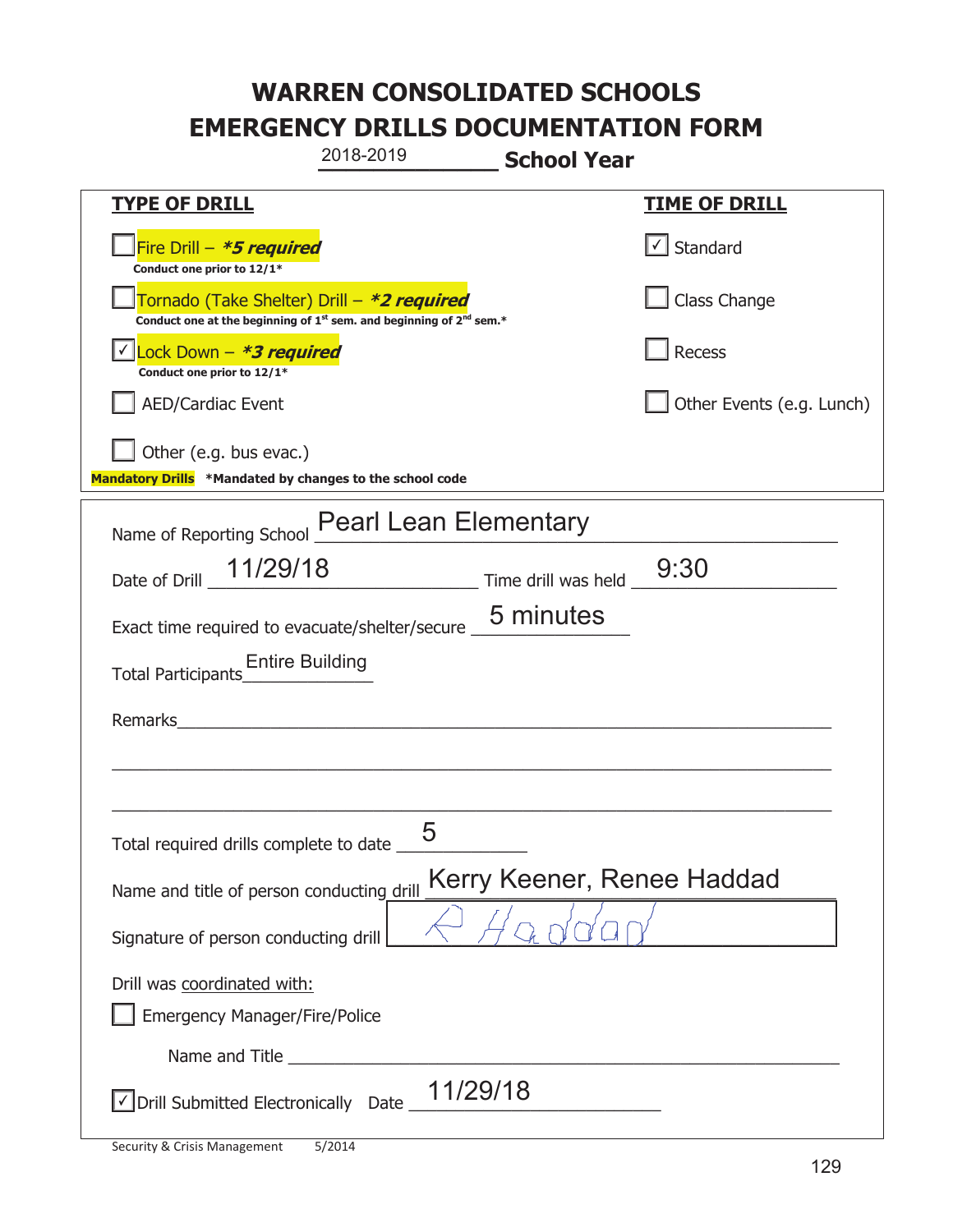|                                                                                                                                           | 2018-2019                   | <b>School Year</b> |                            |
|-------------------------------------------------------------------------------------------------------------------------------------------|-----------------------------|--------------------|----------------------------|
| <b>TYPE OF DRILL</b>                                                                                                                      |                             |                    | <b>TIME OF DRILL</b>       |
| √Fire Drill – <i>*<b>5 required</b></i><br>Conduct one prior to 12/1*                                                                     |                             |                    | Standard                   |
| Tornado (Take Shelter) Drill - *2 required<br>Conduct one at the beginning of 1 <sup>st</sup> sem. and beginning of 2 <sup>nd</sup> sem.* |                             |                    | Class Change               |
| Lock Down - *3 required<br>Conduct one prior to 12/1*                                                                                     |                             |                    | Recess                     |
| <b>AED/Cardiac Event</b>                                                                                                                  |                             |                    | Other Events (e.g. Lunch)  |
| Other (e.g. bus evac.)<br>Mandatory Drills *Mandated by changes to the school code                                                        |                             |                    |                            |
| Name of Reporting School __ Pearl Lean                                                                                                    |                             |                    |                            |
| Date of Drill 11/19/18                                                                                                                    | Time drill was held 3:00 PM |                    |                            |
| Exact time required to evacuate/shelter/secure _                                                                                          |                             | 5 minutes          |                            |
| <b>Entire Building</b><br>Total Participants                                                                                              |                             |                    |                            |
| Remarks                                                                                                                                   |                             |                    |                            |
|                                                                                                                                           |                             |                    |                            |
|                                                                                                                                           |                             |                    |                            |
| Total required drills complete to date                                                                                                    | 4                           |                    |                            |
| Name and title of person conducting drill                                                                                                 |                             |                    | Kerry Keener, Renee Haddad |
| Signature of person conducting drill                                                                                                      |                             |                    |                            |
| Drill was coordinated with:                                                                                                               |                             |                    |                            |
| <b>Emergency Manager/Fire/Police</b>                                                                                                      |                             |                    |                            |
| $\vee$ Drill Submitted Electronically Date $\_$ 11/19/18                                                                                  |                             |                    |                            |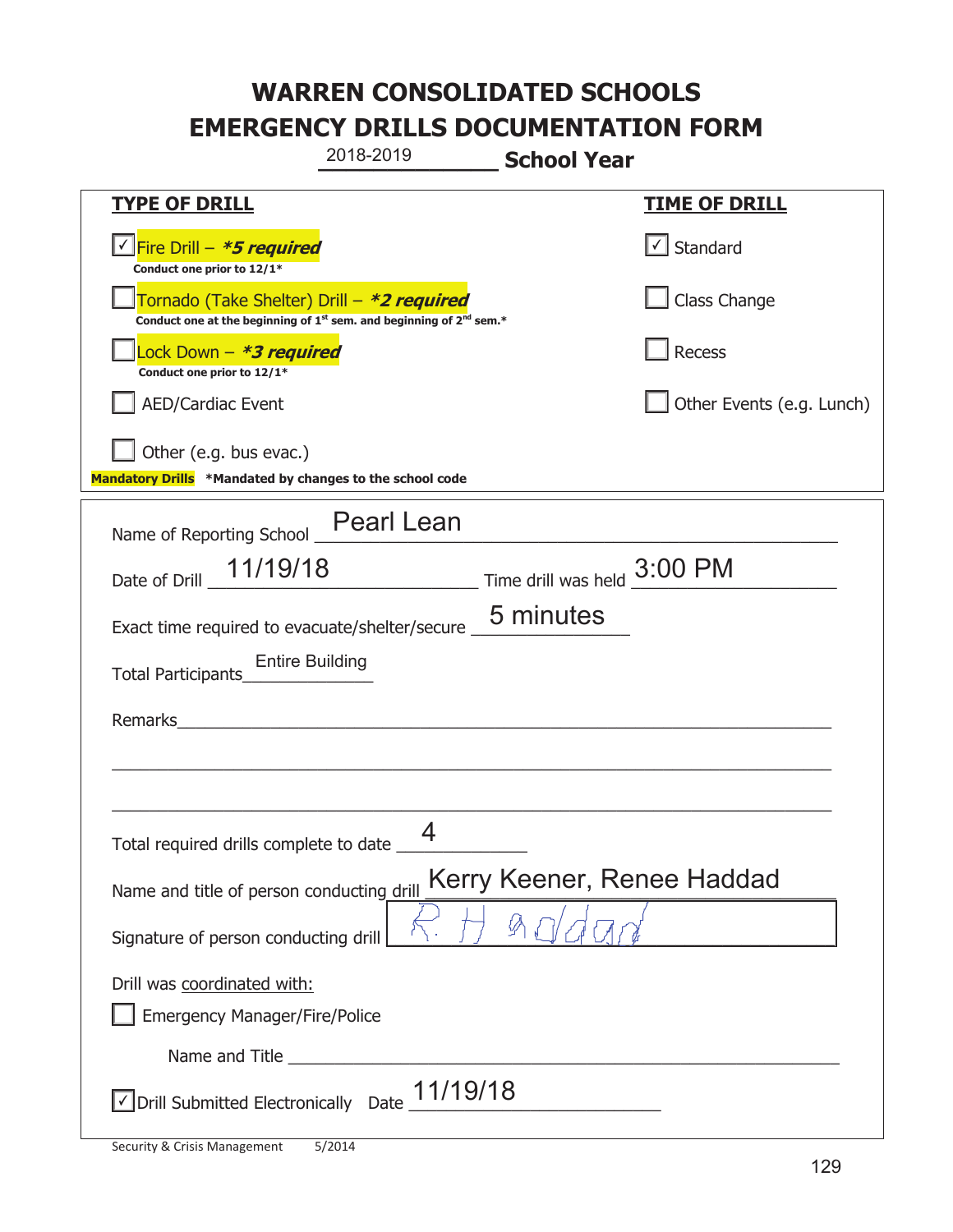**\_\_\_\_\_\_\_\_\_\_\_\_\_ School Year TYPE OF DRILL TIME OF DRILL**  <mark>▽ Fire Drill – *\*5 required* マイクレス マイクレス マイクレス マイクレス マイクレス マイクレス マイクレス マイクレス しゃく</mark> **Conduct one prior to 12/1\***   $\boxed{\checkmark}$  Standard 侊Tornado (Take Shelter) Drill – **\*2 required Conduct one at the beginning of 1<sup>st</sup> sem. and beginning of 2<sup>nd</sup> sem.\*** Class Change 侊Lock Down – **\*3 required Conduct one prior to 12/1\* Recess** AED/Cardiac Event **AED/Cardiac Event Network Network Network Network Network Network Network Network Network Network Network Network Network Network Network Network Network Network Net** Other (e.g. bus evac.) **Mandatory Drills \*Mandated by changes to the school code**  Name of Reporting School Pearl Lean Elementary Date of Drill 10/11/2018 Time drill was held 2:30 PM Exact time required to evacuate/shelter/secure \_\_\_\_\_\_\_\_\_\_\_\_\_\_\_\_\_ Total Participants\_\_\_\_\_\_\_\_\_\_\_\_\_\_ Entire Building Remarks  $\_$  , and the set of the set of the set of the set of the set of the set of the set of the set of the set of the set of the set of the set of the set of the set of the set of the set of the set of the set of the set of th \_\_\_\_\_\_\_\_\_\_\_\_\_\_\_\_\_\_\_\_\_\_\_\_\_\_\_\_\_\_\_\_\_\_\_\_\_\_\_\_\_\_\_\_\_\_\_\_\_\_\_\_\_\_\_\_\_\_\_\_\_\_\_\_\_\_\_\_\_\_\_\_\_\_\_\_\_ Total required drills complete to date \_\_\_\_\_\_\_\_\_\_\_\_\_\_ Name and title of person conducting drill Kerry Keener, Renee Haddad Signature of person conducting drill Drill was coordinated with: ܆ Emergency Manager/Fire/Police Name and Title **Example 20**  $\sqrt{\frac{10}{1120}}$  Drill Submitted Electronically Date  $\sqrt{\frac{10}{1120}}$  2018 - 2019 5 minutes 3 10/11/2018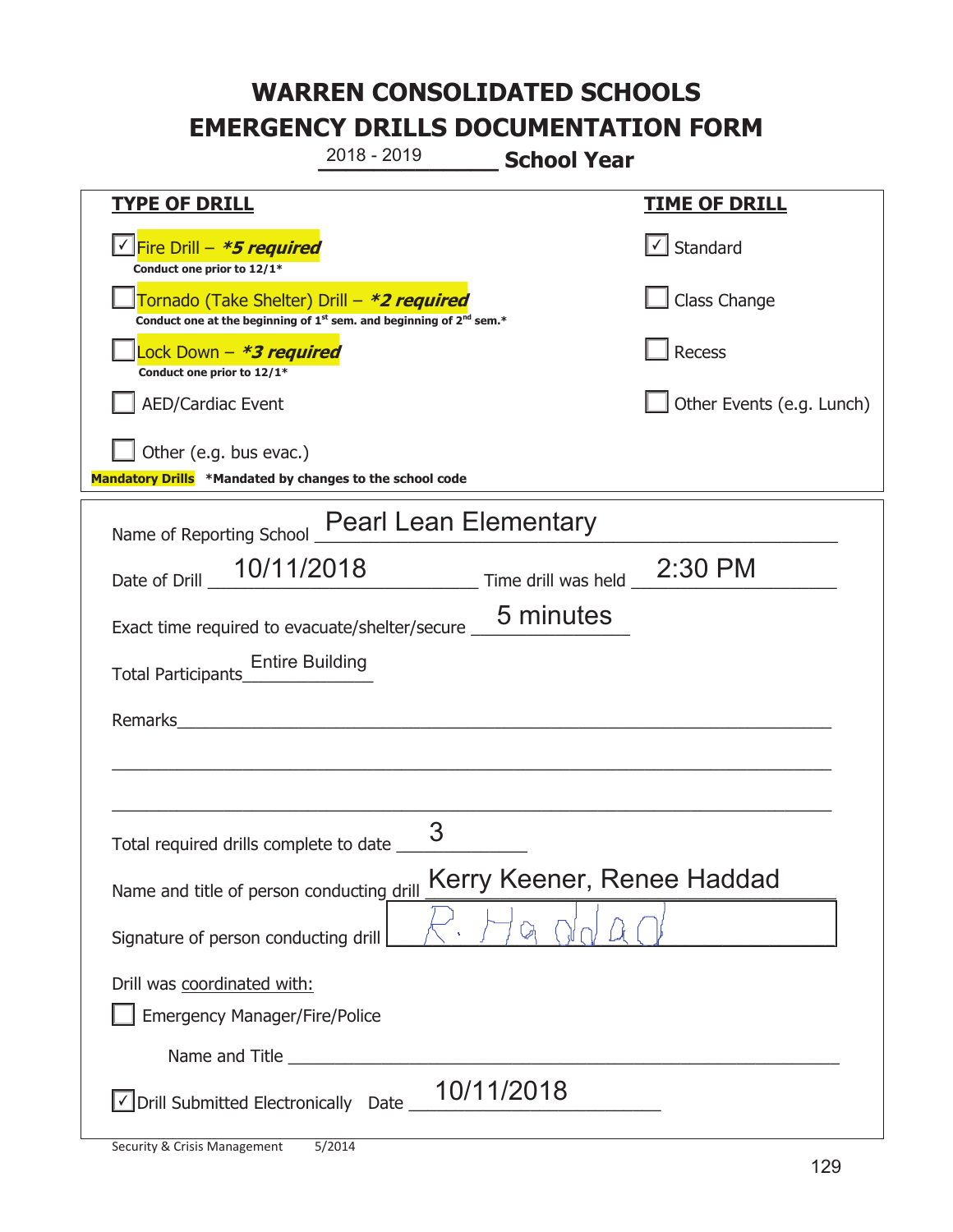**\_\_\_\_\_\_\_\_\_\_\_\_\_ School Year**  2018 - 2019

| <b>SCHOOL TEGI</b>                                                                                                                        |                           |
|-------------------------------------------------------------------------------------------------------------------------------------------|---------------------------|
| <b>TYPE OF DRILL</b>                                                                                                                      | <u>TIME OF DRILL</u>      |
| Fire Drill - *5 required<br>Conduct one prior to 12/1*                                                                                    | Standard                  |
| Tornado (Take Shelter) Drill – *2 required<br>Conduct one at the beginning of 1 <sup>st</sup> sem. and beginning of 2 <sup>nd</sup> sem.* | Class Change              |
| Lock Down - *3 required<br>Conduct one prior to 12/1*                                                                                     | Recess                    |
| <b>AED/Cardiac Event</b>                                                                                                                  | Other Events (e.g. Lunch) |
| Other (e.g. bus evac.)                                                                                                                    |                           |
| Mandatory Drills *Mandated by changes to the school code                                                                                  |                           |
| Name of Reporting School Pearl Lean Elementary                                                                                            |                           |
| 9/26/2018 Time drill was held 9:30<br>Date of Drill                                                                                       |                           |
| Exact time required to evacuate/shelter/secure 5 minutes                                                                                  |                           |
| Entire Building<br>Total Participants <sub> Lege</sub> Entire Building                                                                    |                           |
| Remarks<br><u> 1989 - Johann John Stone, mars et al. 1989 - John Stone, mars et al. 1989 - John Stone, mars et al. 1989 - Joh</u>         |                           |
|                                                                                                                                           |                           |
|                                                                                                                                           |                           |
| 2<br>Total required drills complete to date _                                                                                             |                           |
| Kerry Keener, Renee Haddad<br>Name and title of person conducting drill                                                                   |                           |
| Signature of person conducting drill                                                                                                      |                           |
| Drill was coordinated with:                                                                                                               |                           |
| <b>Emergency Manager/Fire/Police</b>                                                                                                      |                           |
|                                                                                                                                           |                           |
| $\vee$ Drill Submitted Electronically Date $\_$ $9/26/18$                                                                                 |                           |